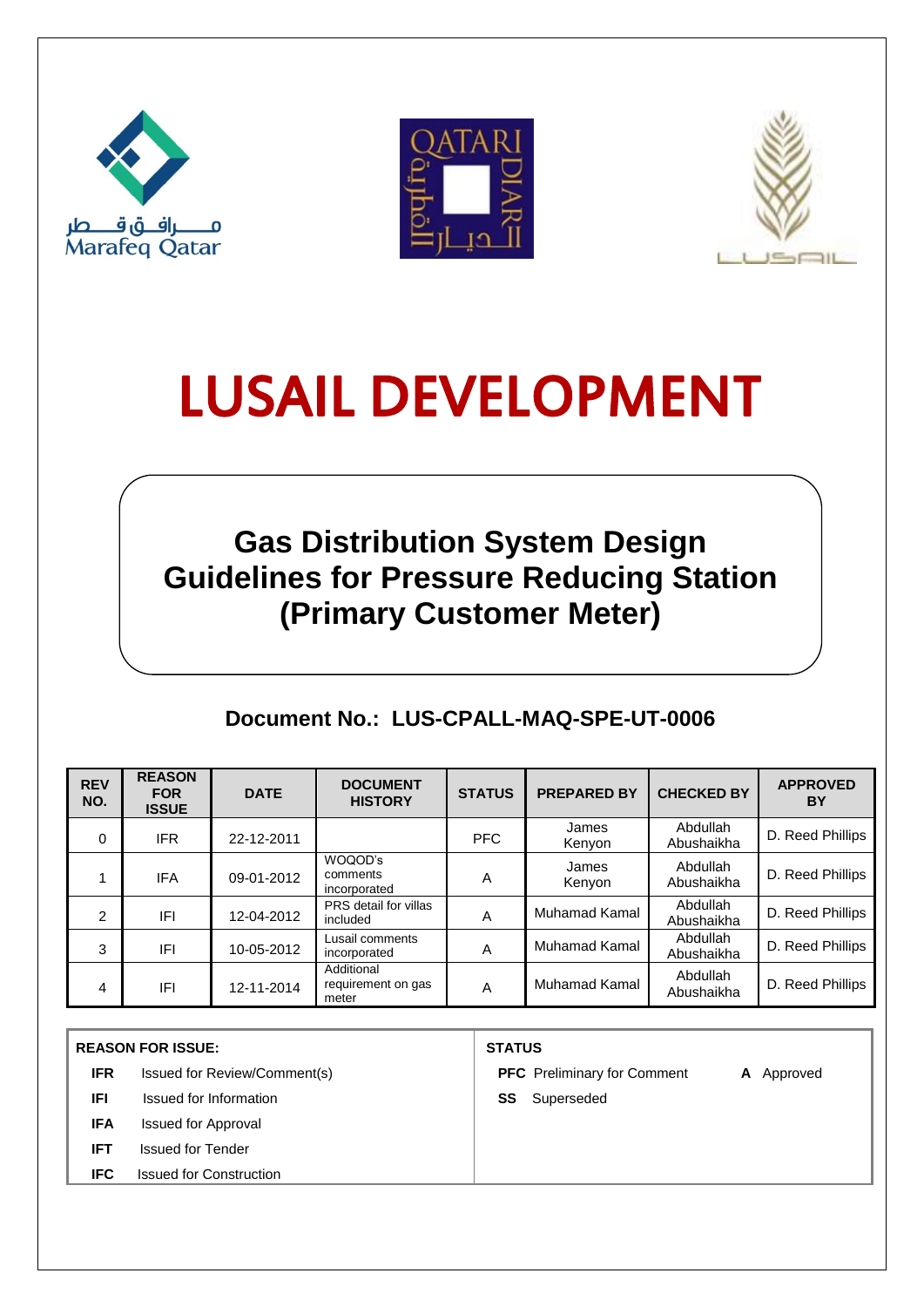





## **CONTENTS**

| 1            | <b>INTRODUCTION</b>                                                                   | $\overline{\mathbf{4}}$ |
|--------------|---------------------------------------------------------------------------------------|-------------------------|
| $\mathbf{2}$ | <b>SCOPE</b>                                                                          | $\overline{\mathbf{4}}$ |
| 3            | <b>OBJECTIVE</b>                                                                      | 4                       |
| 4            | <b>GENERAL</b>                                                                        | $\overline{\mathbf{4}}$ |
| 5            | <b>DESIGN STANDARDS</b>                                                               | 5                       |
| 6            | <b>DESIGN PRINCIPLES</b>                                                              | 6                       |
| 7            | <b>DESIGN CRITERIA</b>                                                                | $\overline{7}$          |
| 8            | <b>DESIGN PARAMETER</b>                                                               | 8                       |
| 9            | <b>LOCATION OF PRESSURE REDUCING STATION (CUSTOMER)</b><br><b>PRIMARY METER) SET</b>  | 8                       |
| 9.1          | <b>Gas Meter Room</b>                                                                 | 10                      |
| 10           | <b>COMPONENT OF PRESSURE REDUCING STATION (CUSTOMER)</b><br><b>PRIMARY METER) SET</b> | 10                      |
| 11           | <b>ELECTRICAL APPARATUS</b>                                                           | 11                      |
| 11.1         | Electrical apparatus near to a gas meter                                              | 11                      |
| 11.2         | <b>Electrical Bonding</b>                                                             | 11                      |
| 11.3         | <b>Smart Meter Reading</b>                                                            | 11                      |
| 12           | <b>PAINTING AND COLOR CODES</b>                                                       | 12                      |
| 12.1         | General                                                                               | 12                      |
| 12.2         | <b>Technical Details</b>                                                              | 12                      |
| 12.3         | <b>Painting Standard and Codes of Practices</b>                                       | 13                      |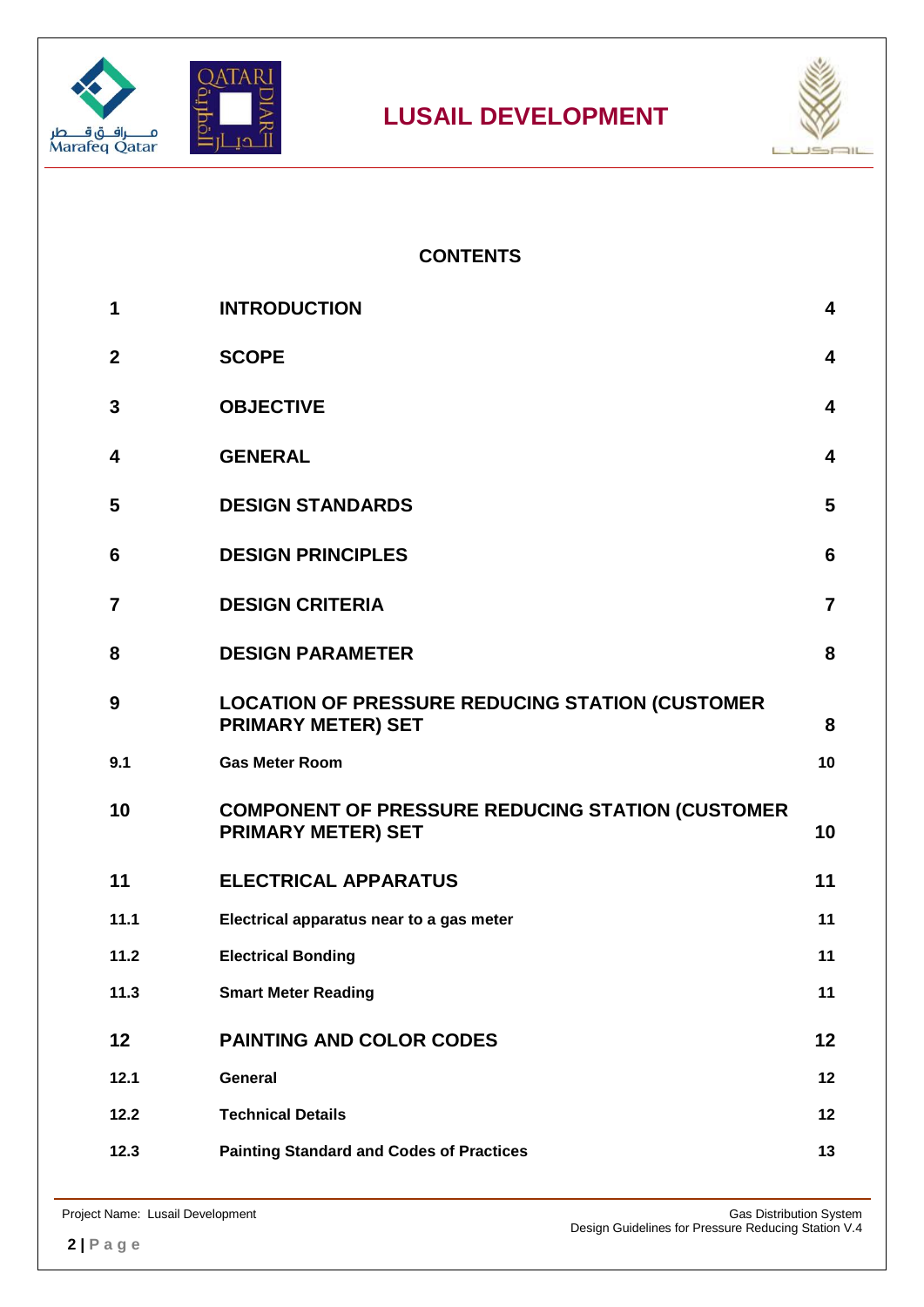



| 13                | <b>FABRICATION/INSTALLATION</b>                                         | 13 |
|-------------------|-------------------------------------------------------------------------|----|
| 14                | <b>TESTING AND COMISSIONING OF PRESSURE REDUCING STATION14</b>          |    |
| 14.1              | General                                                                 | 14 |
| 14.2              | <b>Acceptance Test</b>                                                  | 15 |
| 14.3              | <b>Non-Destructive Test (NDT)</b>                                       | 15 |
| 14.4              | <b>Pressure and Leak Test</b>                                           | 16 |
| 14.5              | <b>Pressure and Leak Test</b>                                           | 16 |
| 14.6              | <b>Pressure Reducing Station Foundation and box/cabinet Preparation</b> | 16 |
| 14.7              | <b>Commissioning and Start-up</b>                                       | 17 |
| <b>APPENDIX 1</b> |                                                                         | 18 |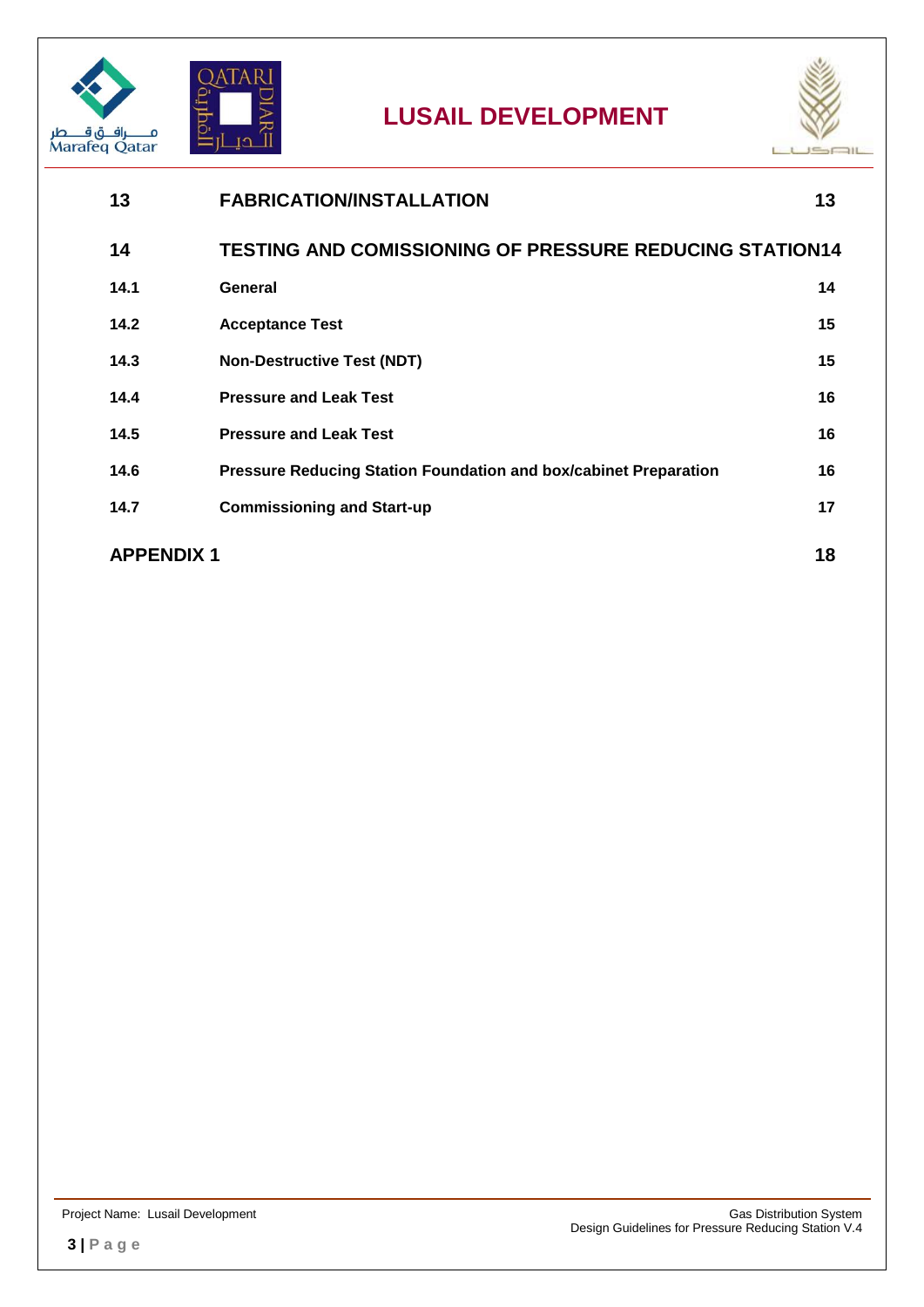



#### <span id="page-3-0"></span>**1 INTRODUCTION**

The purpose of this document is to describe the works related to the supply and installation of the gas service riser and pressure reducing station and metering (customer primary meter) for Villas and Multi Storey Buildings in gas distribution network at Lusail City project development.

#### <span id="page-3-1"></span>**2 SCOPE**

The design guidelines are the basis of Marafeq's synthetic natural gas distribution and associated utilization systems within its gas supply areas. The scope of these guidelines is covering the work from gas service riser to the primary meter set for Villas and Multi Storey Buildings.

#### **Gas utilization systems:**

- Gas service riser.
- Pressure Reducing Station (Customer Primary Meter) installations for Villas and Multi Storey Buildings.

#### <span id="page-3-2"></span>**3 OBJECTIVE**

The design guidelines form a part of technical documents and provide a platform for:

- Engineering instructions
- Management procedures
- Work procedures
- Method statements
- Minimum functional specifications
- Material specifications

The objective of the design guidelines is to define the basis for the design of synthetic natural gas distribution and utilization systems.

#### <span id="page-3-3"></span>**4 GENERAL**

Gas supplied to domestic or commercial customers shall be metered to enable the Gas Utility Company to charge for energy consumed.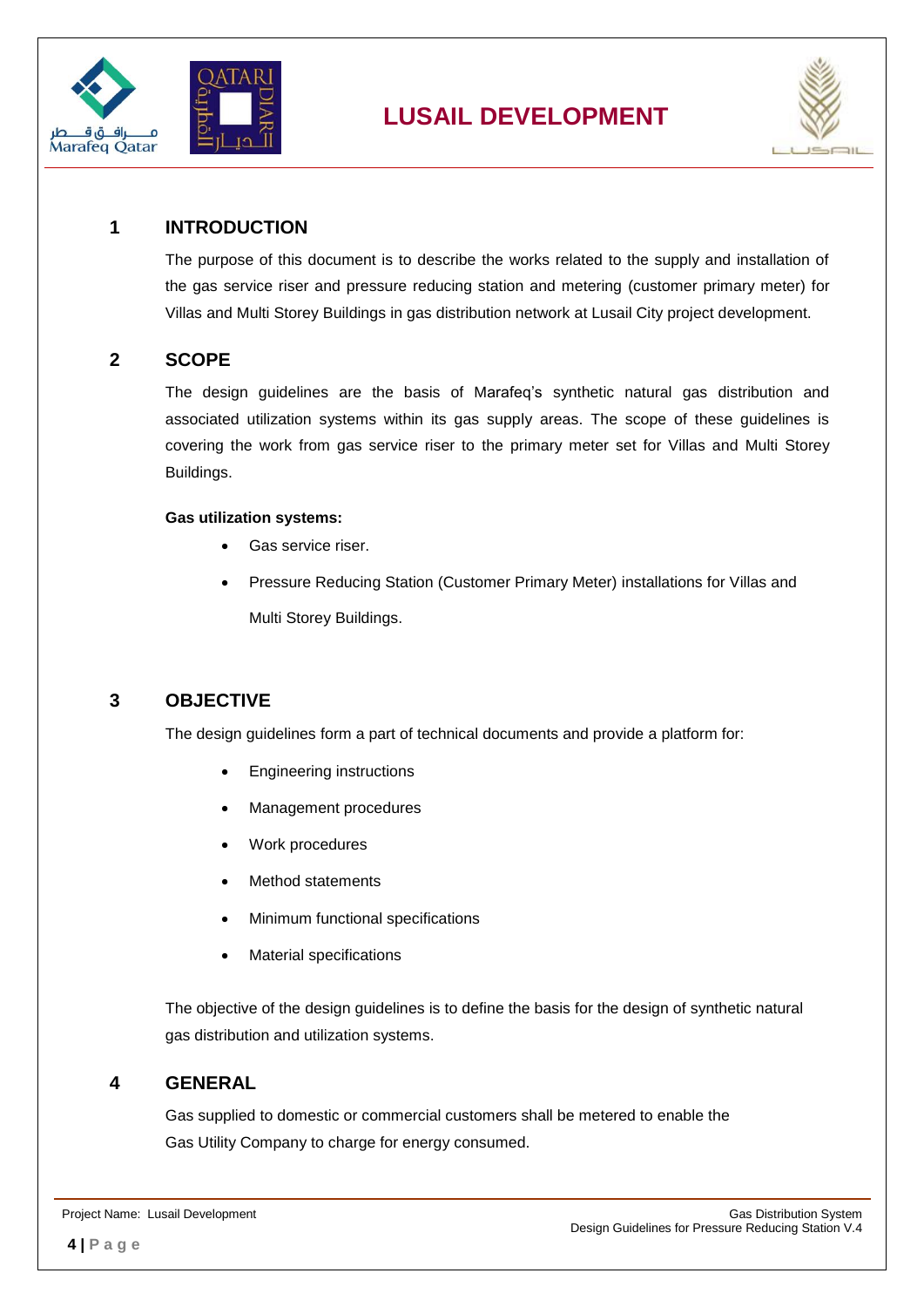



The Pressure Reducing Station (Customer Primary Meter) installation is to be provided by the gas plot developer and is used for billing purposes. All gas meter installed shall be calibrated to International Organization of Legal Metrology (OIML) standard.

A Pressure Reducing Station (Customer Primary Meter) installation typically comprises of inlet isolation valve which may be the ECV, a pressure regulator to control the delivery pressure and a meter fitted with an outlet valve.

Customers requiring the measurement of gas usage for each of their consumers may install Consumer (Secondary) Meter Installations at their discretion.

All installed gas meter shall be calibrated by approved third party.

## <span id="page-4-0"></span>**5 DESIGN STANDARDS**

Pressure Reducing Station (Customer Primary Meter) shall be designed and installed with minimum requirement complying to the below listed reference standards and codes of practice.

- IGE/GM/6 Diaphragm and RD Meter Installations, > 6m3/hr, MOP ≤ 75 mbar
- IGE/GM/8, Part 1 Meter Installations I & C Design, MOP ≤ 38 bar
- IGE/GM/8, Part 2 Meter Installations I & C Location & Housing, MOP ≤ 38 bar
- IGE/GM/5 Electronic Gas Meter Volume Conversion Systems
- IGE/SR/25 Hazardous Area Classification of Natural Gas Installations
- IGE/TD/13:2001 Pressure regulating installations for transmission and distribution systems
- BS EN 1359:1999 Gas meters. Diaphragm gas meters
- BS EN 12480:2002 Gas meters. Rotary Positive Displacement (RPD) gas meters
- BS EN 12261:2002 Gas meters. Turbine gas meters
- BS EN 12405-1:2005 Gas meters. Conversion devices. Volume conversion.
- BS 6400 Specification for the Installation of domestic-sized gas meters maximum

rated capacity not exceeding 6 m3/h (2nd and 3rd family gases)

Part 1 Natural Gas (low pressure)

Part 2 Natural Gas (medium pressure)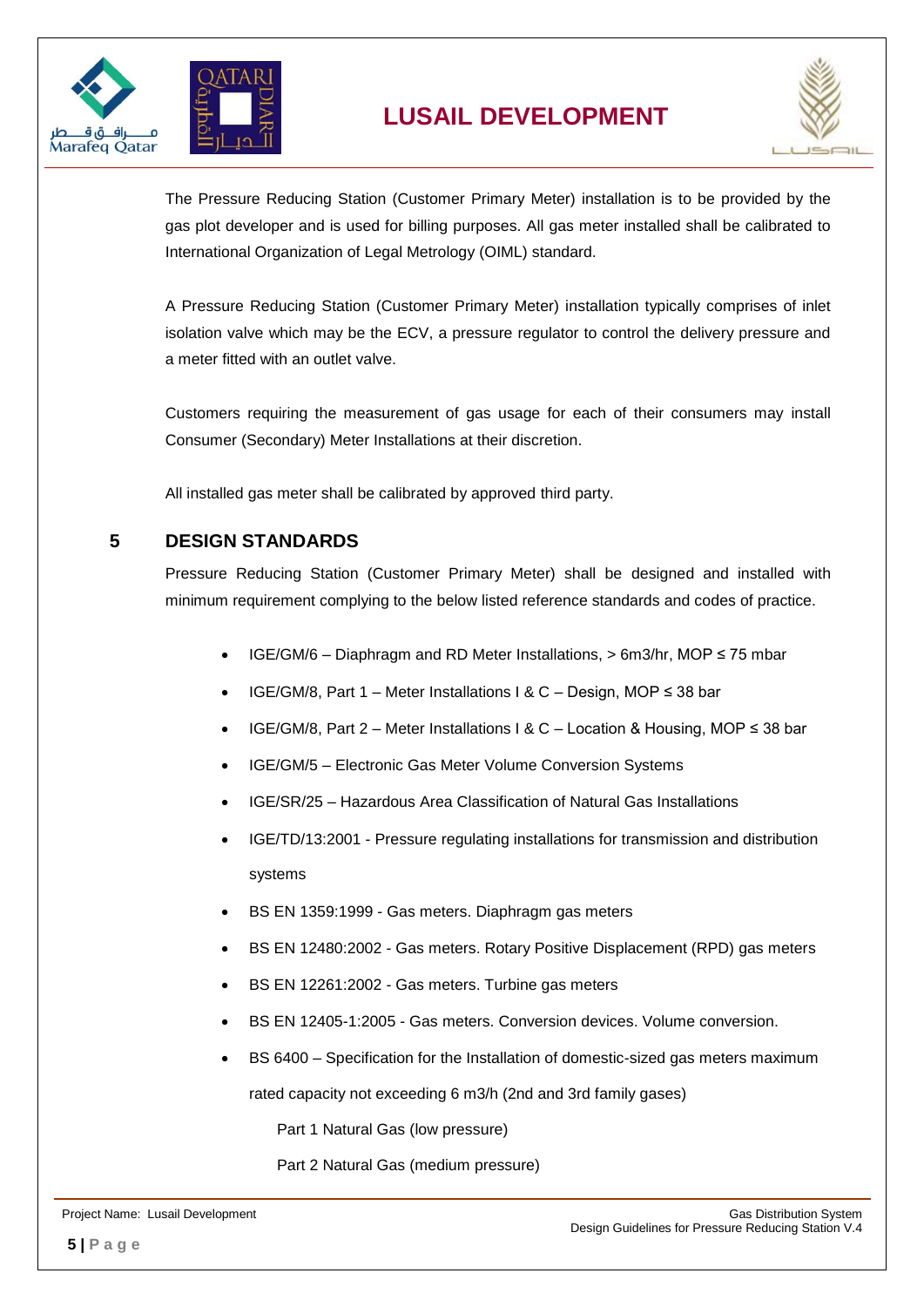



- IGE/UP/15- Gas In Flats: Gas Installations In Multi-Occupancy Buildings
- IGE/UP/2 Gas installation pipe work, boosters and compressors on industrial and commercial premises
- IGE/G/5 Gas in flats and other multi-dwelling buildings
- IGE/TD/4 Gas Services
- IGE/TD/3 Edition 4; 2005 Steel and PE pipelines for gas distribution
- BS 6891 Specification for installation of low pressure gas pipework of up to 28 mm  $(R1)$  in domestic premises  $(2<sup>nd</sup>$  family gas)
- NFPA 54 National Fuel Gas Code Handbook
- NFPA 58 Liquefied Petroleum Gas Code

#### **Local Authority Regulations:**

- Qatar Civil Defense
- Qatar Construction Specification
- WOQOD Gas Department Regulations.

#### <span id="page-5-0"></span>**6 DESIGN PRINCIPLES**

Below is the design principles adopted by Marafeq to ensure safe delivery of gas to the end users.

- All customers shall be provided with a Pressure Reducing Station (Customer Primary Meter) Installation.
- Installations shall be designed to ensure gas consumption is measured accurately and that metering and delivery pressure is constant.
- Where a primary meter is upstream of the regulator (high pressure line) a volume converter shall be installed.
- For installations providing non-standard customer delivery pressures (e.g. large commercial) a volume converter shall be installed.
- Filtration should also be installed where required.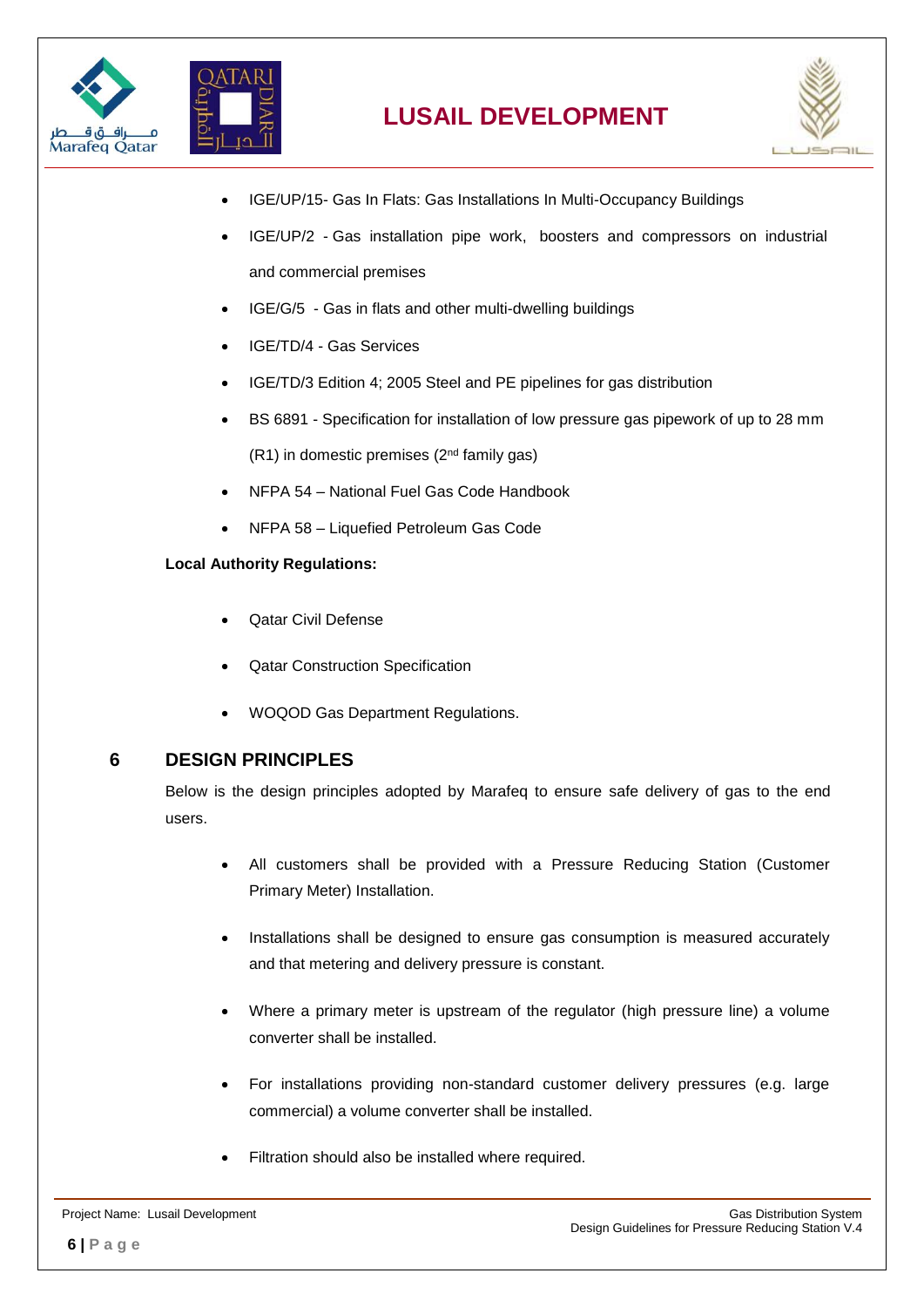



- Installations shall incorporate a regulator with a relief piped to the outside as well as overpressure shut-off capabilities (OPSO) and under pressure shut off (UPSO) capabilities. The regulator shall have an integral filter.
- Primary meters shall incorporate provisions for remote meter reading capabilities.
- Large non-standard (e.g. large commercial) installations should be designed considering the pressure reduction system design basis and minimum functional specification.

All Pressure Reducing Station (Customer Primary Meter) installation shall be installed in locations that are;

- Easily accessible for inspection and meter reading;
- Preferably on the outside wall at ground level;
- Protected against physical damage, vandalism and the effects of severe weather
- Well ventilated such that any gas venting or leakage does not result in gas entering the building
- Positioned to minimize risk from possible interference or 3rd party damage.

Where Consumer Secondary Meter Installations are desired by customers in Multi Storey Buildings they should preferably be installed in common meter areas with secure access.

## <span id="page-6-0"></span>**7 DESIGN CRITERIA**

Pressure Reducing Station (Customer Primary Meter) installations shall be designed for:

- Maximum Inlet Pressure Upstream network MOP plus 10%
- Minimum design inlet pressure is 1.2 bar for mains networks with MOP 4 bar.

Standard customer delivery pressures provided at the Pressure Reducing Station (Customer Primary Meter) installation outlet is:

Inside Villas – max 21 mbar (75 mbar before enter the villa)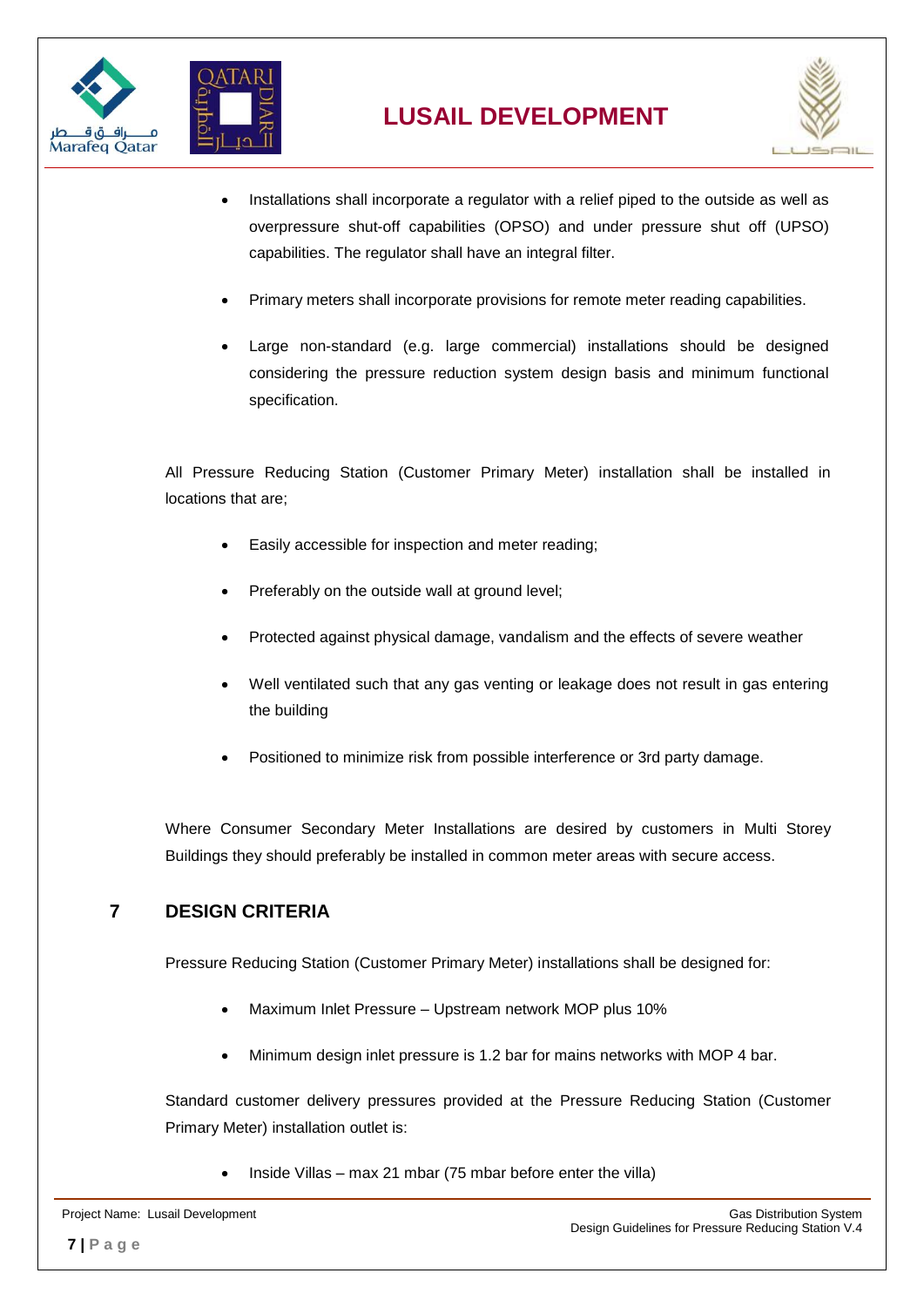



- Inside Multi Storey Buildings max 75 mbar.
- Other standard pressures that may be used for external pipework not containing branches for Multi Storey Buildings i.e. Risers is 350mbar.

External pipe work inside mechanical shaft or outside the building wall containing branch connections to domestic consumers shall operate at a maximum pressure of 75 mbar.

External pipe work not containing branch connections shall operate at standardized pressures of 75 mbar or 350mbar.

Delivery pressures above 75 mbar at the Pressure Reducing Station (Customer Primary Meter) outlet require special design consideration and shall be considered on an individual basis, building designers should consult with the Marafeq prior to designing any customer installation pipework that operates at pressures in excess of 75 mbar.

#### <span id="page-7-0"></span>**8 DESIGN PARAMETER**

Refer to Marafeq's Design Guidelines for Mega Development and Sub Development design parameter Section 6 on document no: LUS-CPALL-MAQ-SPE-UT-0005

## <span id="page-7-1"></span>**9 LOCATION OF PRESSURE REDUCING STATION (CUSTOMER PRIMARY METER) SET**

Gas service riser shall be piped to the preferred location A, B or C as mentioned in the figure 1.

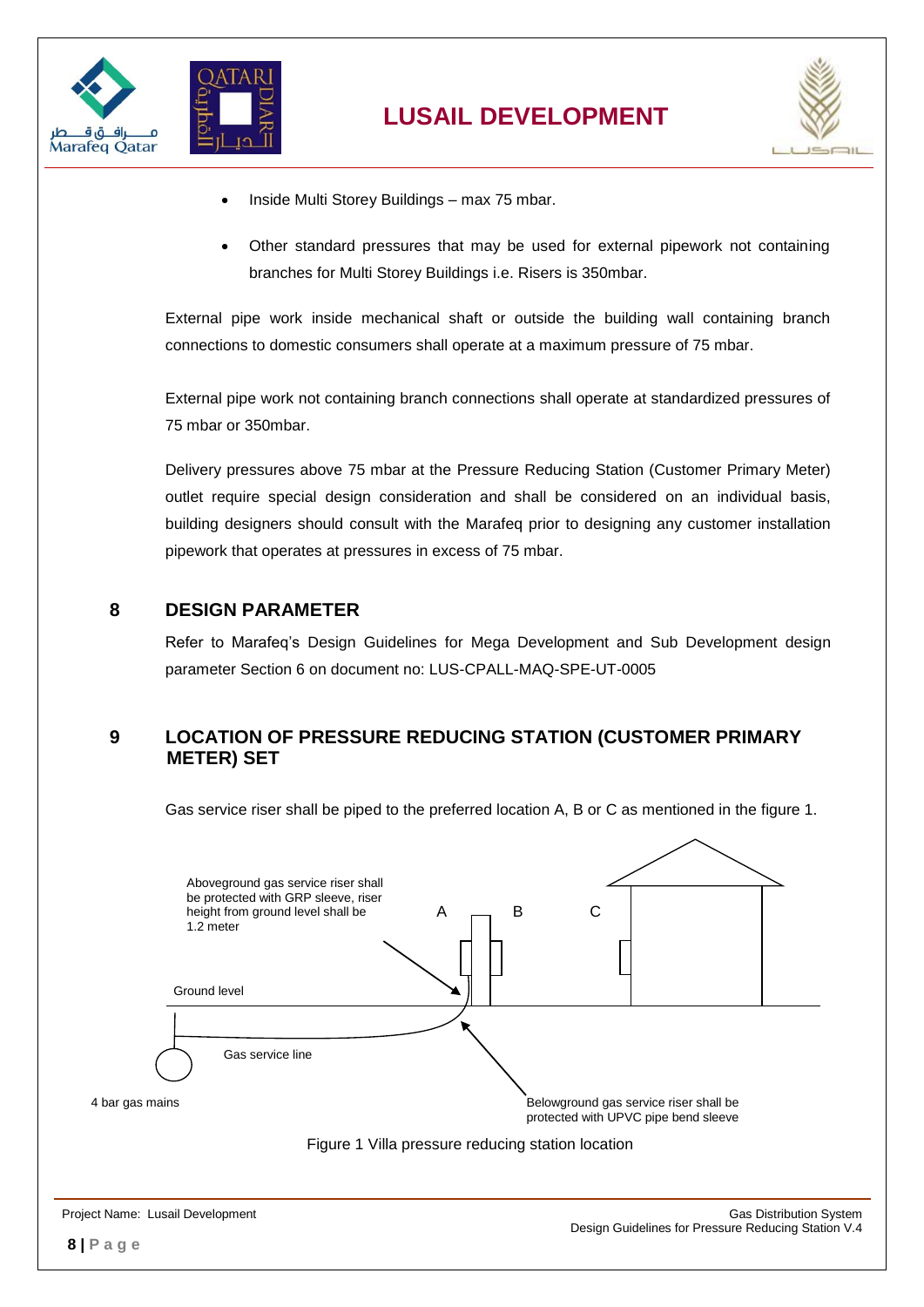



Where is possible for ease of access the Pressure Reducing Station (Primary Customer Meter) box shall be installed in recess and lockable.

All Pressure Reducing Station (Primary Customer Meter) located at point A, B or C shall be easily access.

Pressure shall be keep at 21 mbar or 75mbar depending on the length of pipe.

If 75 mbar pressures is use, secondary pressure regulator with over pressure and under pressure shut-off valve (OPSO & UPSO) shall be installed prior to entering the Villas or Multi Storey Buildings.

Only 1 mbar pressure drop is allowed on pipeline between the gas meter (21mbar) and the apparatus.

Pipes installed crossing the wall shall be in sleeve and grouted with fire resistance sealant.





All belowground service risers shall be protected with UPVC sleeve bend and aboveground with GRP pipes sleeve.

All belowground pipes shall be rise aboveground before entering the building.

All PRS pipe material shall be carbon steel or equivalent.

Pipe diameter 50 mm and above shall be installed with welded and flanges connection.

|  | Project Name: Lusail Development |
|--|----------------------------------|
|--|----------------------------------|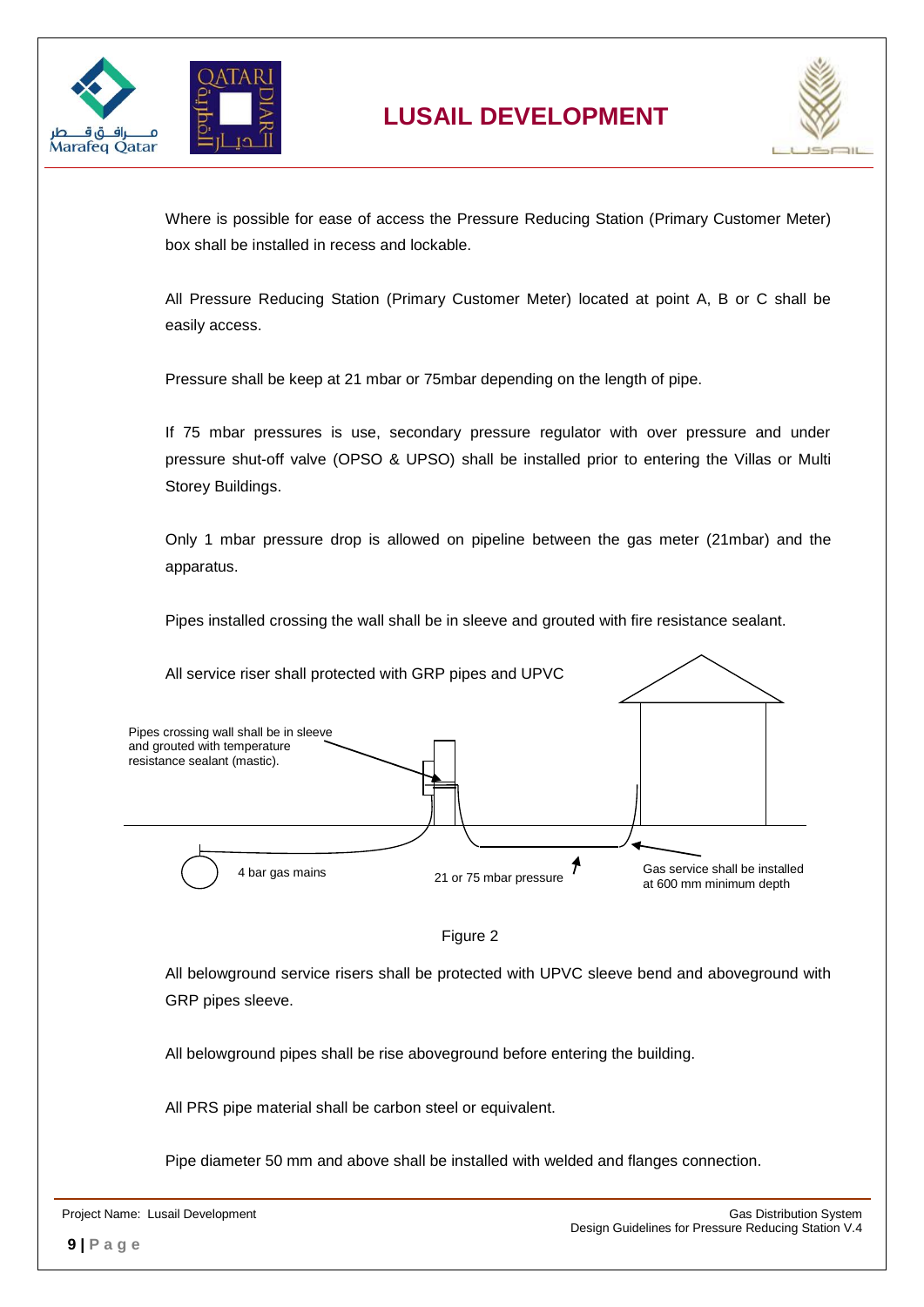



All steel pipes installed below ground shall be protected from corrosion with suitable method of coating or wrapping.

Gas leak detector shall be installed in the Pressure Reducing Station and at the basement level of the building.

Gas leak detector shall be install at minimum 300mm from the floor and shall have provision to be installed at high level for future Natural Gas.

Pressure Reducing Station location shall be approved by MARAFEQ.

Refer to drawing number LUS-CPALL-MAQ-DWG-UT-30300 for details of gas service riser and pressure reducing station (Customer Primary Meter) for Multi Storey Buildings.

Refer to drawing number LUS-CPALL-MAQ-DWG-UT-30301 for details of gas service riser and pressure reducing station (Customer Primary Meter) for Villas.

## <span id="page-9-0"></span>**9.1 Gas Meter Room**

The building owner is responsible for the maintenance and installation of the metering room and non-meter related equipment (for example the meter room lighting, mechanical ventilation, alarms, locks, core holes, and cleanliness).

Gas meter room shall no closer than 3m vertically and horizontally from source of ignition or electrical substation

Building owner/manager is required to provide certificates regarding:

- Fire classification of material used to build metering room
- All internal electrical installations should be Flame-proof enclosure Ex'd' or Explosion proof enclosure - Ex'e'

Installation of double doors is preferred to provide adequate access for crew and equipment.

## <span id="page-9-1"></span>**10 COMPONENT OF PRESSURE REDUCING STATION (CUSTOMER PRIMARY METER) SET**

Below is the list of component shall be available in the pressure reducing station.

- Gas meter (diaphragm, rotary or turbine type , unit reading shall be in cubic meter)
- Pressure regulator with OPSO & UPSO and relief valve
- Gas solenoid valve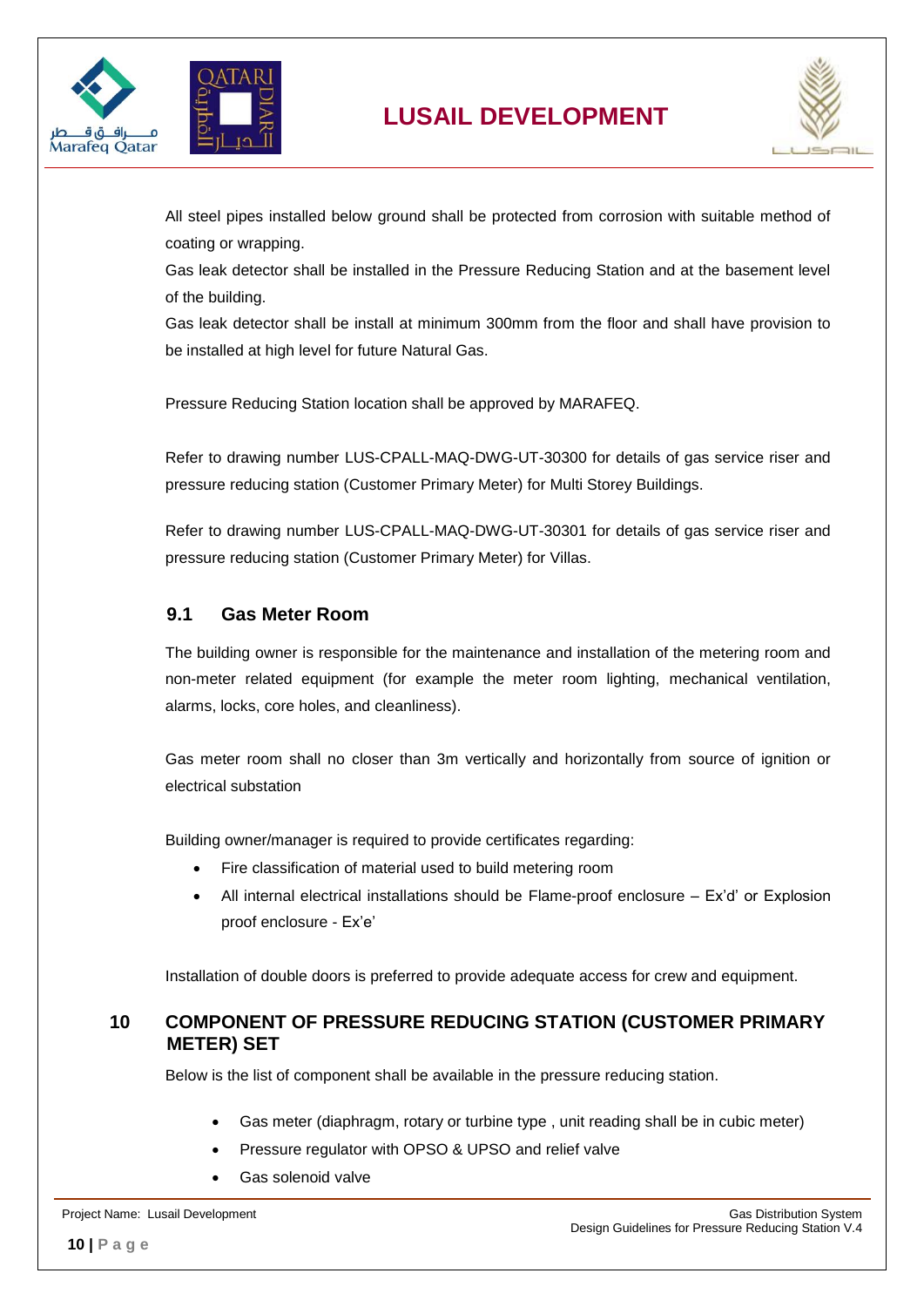



- Pressure gauge with valve
- Filtration unit where applicable
- Inlet ball valve (Emergency Control Valve)
- Outlet ball valve
- Cabinet (Steel or GRP) with lock
- Gas leak detector

Additional items for Multi Storey Buildings Pressure Reducing Station (Customer Primary Meter):-

- Inlet and outlet bypass valve for single stream unit
- Creep pressure relief valve
- **Electronic volume corrector where applicable**

#### <span id="page-10-1"></span><span id="page-10-0"></span>**11 ELECTRICAL APPARATUS**

#### **11.1 Electrical apparatus near to a gas meter**

A gas meter and its associated fittings shall be fitted more than 1000 mm from an electricity meter/electrical apparatus or more than 500 mm away from the electricity supply and distribution cables, if this distance cannot be achieve a non- combustible partition made of an electrically insulating material shall be placed between them.

#### <span id="page-10-2"></span>**11.2 Electrical Bonding**

Where electrical cross bonding is applied to the gas installation pipes, a clamp shall be used to make connection to the outlet side of the meter not further than 600 mm of the pipe run from the meter.

#### <span id="page-10-3"></span>**11.3 Smart Meter Reading**

All plot Pressure Reducing & Metering Station (PRMS) shall be provided with smart meter reading and control capability with minimum requirement to read gas volume, corrected volume, pressure, temperature, monitoring and controlling of solenoid valve and gas leak detection system.

All Pressure Reducing & Metering Station (PRMS) shall be equipped with the automatic control and monitoring PLC-HMI with ESD system, the automatic system shall be equipped with the feature that capable to communicate and transfer the data on fiber optic communication on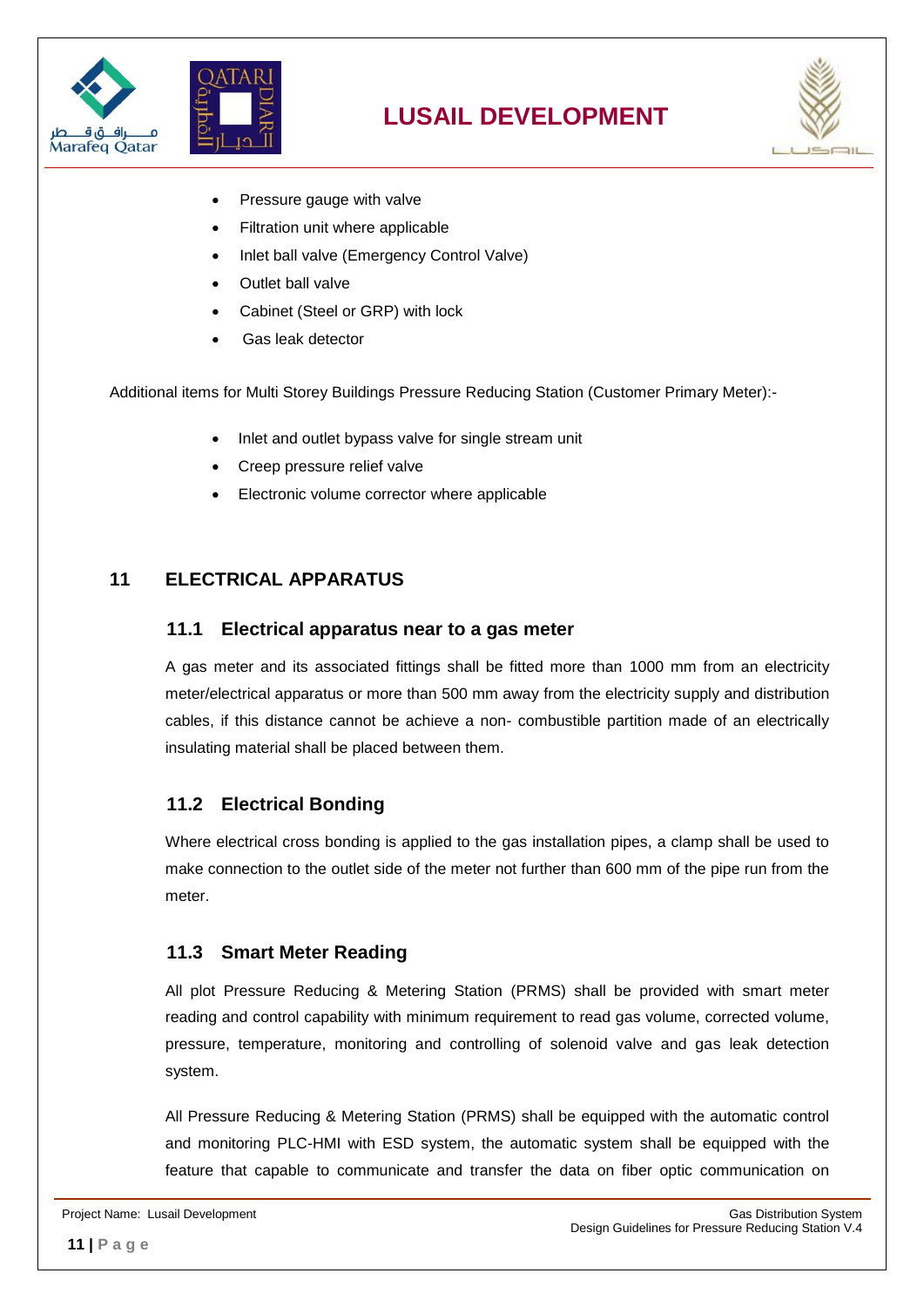



TCP/IP protocol to Lusail SCADA system which shall be located in Gas farm control room l The PRMS system shall be able to control and monitor minimum gas volume, corrected volume, pressure, temperature, solenoid valve and gas leak detection system

## <span id="page-11-1"></span><span id="page-11-0"></span>**12 PAINTING AND COLOR CODES**

#### **12.1 General**

The Pressure Reducing Station equipment and pipes spool shall be protected from corrosion and to be provided with piping color to easy identification of the pipelines and their content. Pipeline colour coding shall follow to international acceptable standard.

## <span id="page-11-2"></span>**12.2 Technical Details**

The material surface to be painted shall be cleaned from any welding slag, dust, grease or debris.

Various methods of surface preparation can be adopted e.g. degreasing, high pressure

fresh water hosing, hand tool cleaning, power tool cleaning, blast cleaning etc.

Paint shall be in 3 layer coating system as given below:-

- Primer coating shall be 85% metallic zinc by weight, grey colour, matte finish
- Intermediate coating shall be Polyamide Epoxy, matte finish
- Finish coating shall be polyurethane, golden yellow, high gloss finish.

Procedure for painting shall be submitted to Marafeq for approval.

Color coding for SNG, LPG and NG steel piping:-

Final coat for gas piping shall be Golden Yellow colour RAL 1007

Material surface to be painted shall be dry

Paint shall be fully cured before another layer to be applied.

Paint application shall follow manufacturer specification or procedure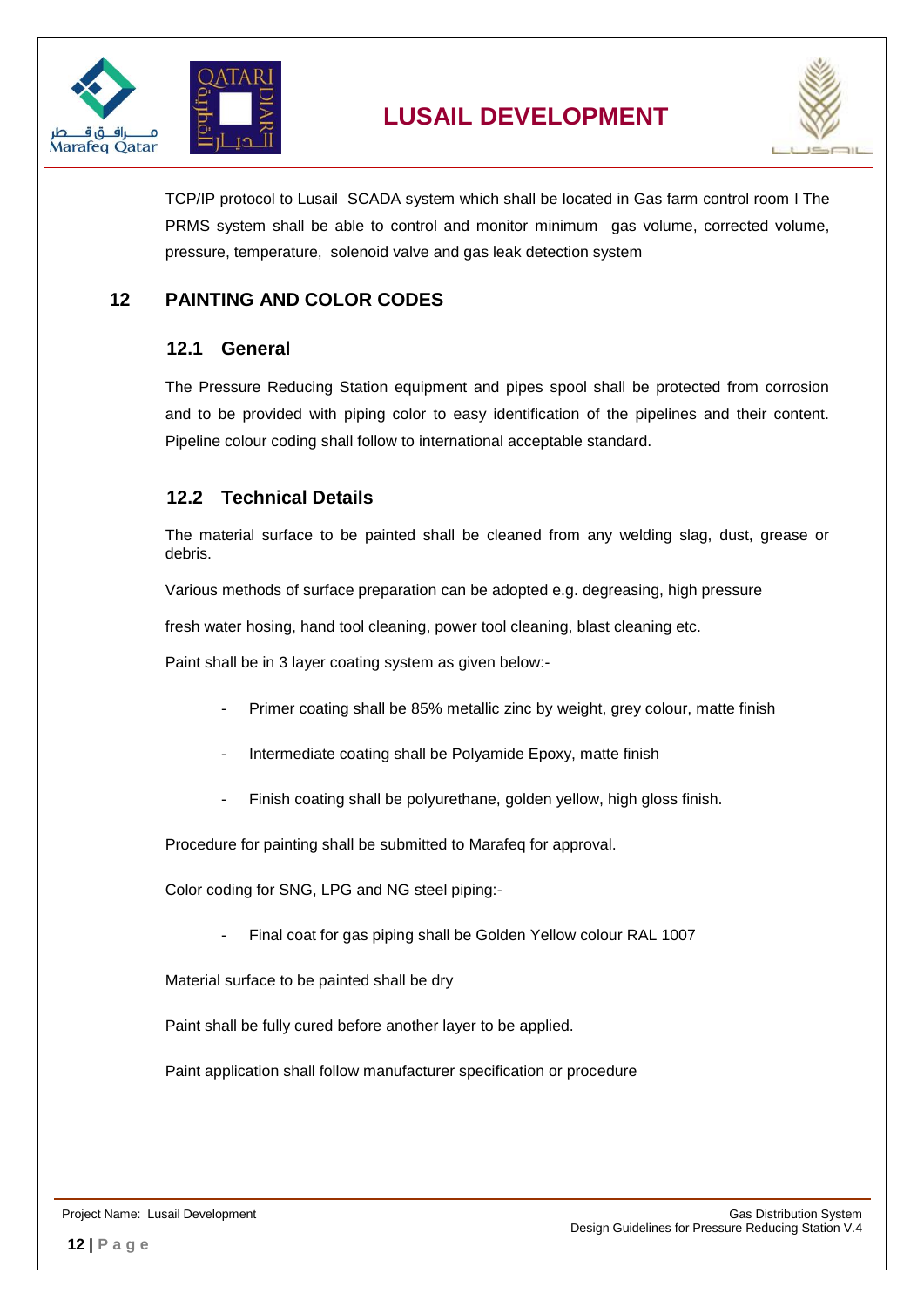



## <span id="page-12-0"></span>**12.3 Painting Standard and Codes of Practices**

| <b>ASTM 8117</b><br>Salt Spray (Fog) Testing |                                                                                                                                                                         |
|----------------------------------------------|-------------------------------------------------------------------------------------------------------------------------------------------------------------------------|
| ASTM D4060                                   | Abrasion Resistance of Organic Coatings by the Taber Abraser                                                                                                            |
| ASTM D4541                                   | Pull-Off Strength of Coatings Using Portable Adhesion Testers                                                                                                           |
| <b>ASTM D5162</b>                            | Discontinuity (Holiday) Testing of Nonconductive Protective Coating on<br><b>Metallic Substrates</b>                                                                    |
| RAL840 HR                                    | <b>Standard Colors</b>                                                                                                                                                  |
| <b>ISO 2409</b>                              | Paints and Varnishes - Cross-cut test for adhesion                                                                                                                      |
| <b>ISO 2808</b>                              | Paints and Varnishes - Determination of film thickness                                                                                                                  |
| IS04624                                      | Paints and Varnishes - Pull-off test for adhesion                                                                                                                       |
| <b>ISO 4628</b>                              | Paints and Varnishes - Evaluation of degradation of paint coatings                                                                                                      |
| <b>ISO 8501</b>                              | Preparation of steel substrates before application of paints and related<br>products - Visual assessment of surface cleanliness.                                        |
| <b>ISO 8502</b>                              | Preparation of steel substrates before application of paints and related<br>products-Tests for the assessment of surface cleanliness-                                   |
| ISO 8503                                     | Preparation of steel substrates before application of paints and related<br>products - Surface roughness characteristics of blast cleaned steel<br>blast-cleaned steel. |
| SSPC-SP1                                     | Solvent Cleaning                                                                                                                                                        |
| SSPC-SP10/NACE2<br>Near-White Blast Cleaning |                                                                                                                                                                         |
| SSPC-PA1                                     | Shop, Field & Maintenance Painting                                                                                                                                      |
| SSPC-PA2                                     | Measurement of Dry Coating Thickness with Magnetic Gauges                                                                                                               |

## <span id="page-12-1"></span>**13 FABRICATION/INSTALLATION**

Contractor shall be responsible for all fabrication and installation work for gas facilities located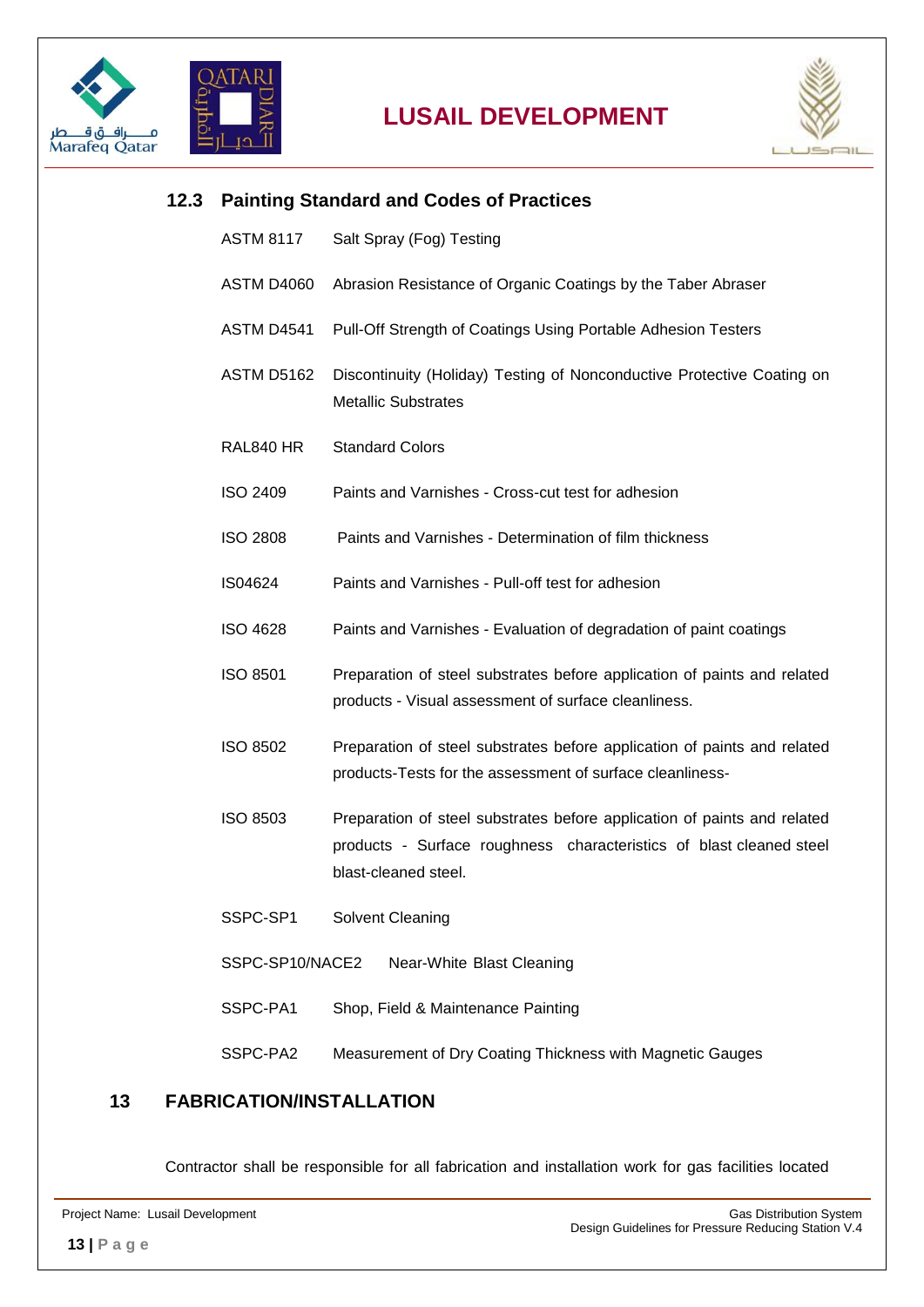



downstream of service line except for gas meter and its accessories.

The necessary approvals and permissions from the relevant authorities having jurisdiction shall be obtained by the contractor prior to fabrication and installation work.

Material and design drawings submittal shall be prepared by customer or contractor for submission to Marafeq for No Objection to Installs.

During the fabrication and installation of Pressure Reducing Station, Contractor is requested to follow the contents of design documents/drawings reviewed by Marafeq.

Furthermore Marafeq will perform necessary inspection and witness in order to make sure that the quality of Pressure Reducing Station is satisfactory in accordance with Marafeq's minimum requirements stated in the technical guidelines.

## <span id="page-13-1"></span><span id="page-13-0"></span>**14 TESTING AND COMISSIONING OF PRESSURE REDUCING STATION**

#### **14.1 General**

All Pressure Reducing Station pipe work shall be tested according to Marafeq's Design Guidelines for Mega Development and Sub Development Section 19 Testing and Commissioning of Piping on document no: LUS-CPALL-MAQ-SPE-UT-0005 Rev01.

As an additional requirement for steel pipe, testing may be one or all of the below given method.

- 1. Pneumatic or hydrostatic Test
- 2. Nondestructive test
	- X ray
	- Magnetic Particles Test
	- Dye Penetrant Test
	- Ultra sound test

Any installation shall be subject to strength test and tightness tests. Testing shall be carried out prior to application of paint or other protective coatings and before the installation is put into service.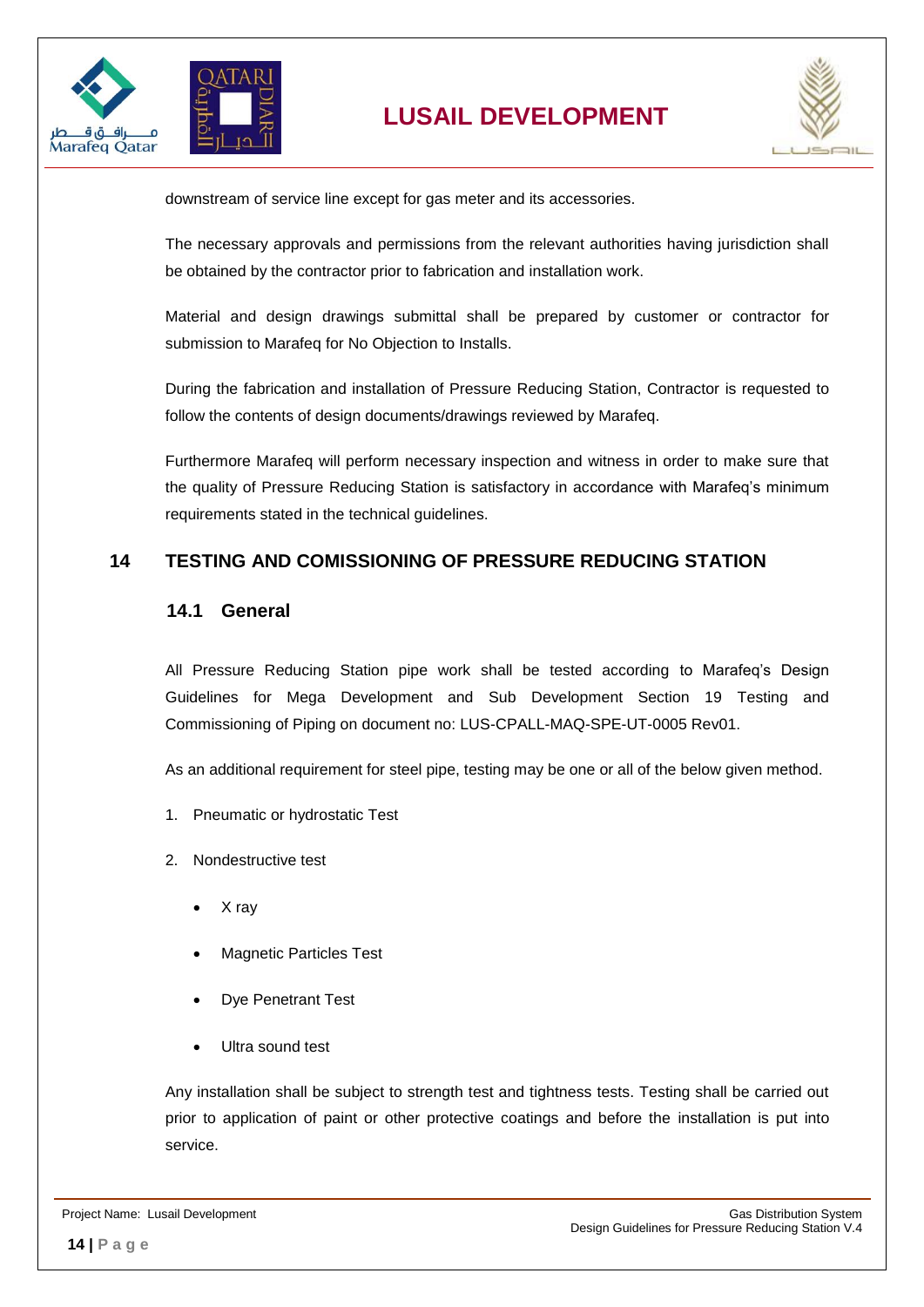



Meters, regulators and associate equipment shall not be subjected to on site pneumatic or hydrostatic test. It shall be tested by manufacturer in factory.

## <span id="page-14-0"></span>**14.2 Acceptance Test**

Acceptance Testing for Pressure Reducing Station is an additional requirement prior to put the system in service.

Acceptance Test is a test conducted on each Pressure Reducing Station to determine if the requirements of a design [specification](http://en.wikipedia.org/wiki/Specification) are met for operational. It involves specification checks, [physical tests](http://en.wikipedia.org/wiki/Physical_test) and [performance tests.](http://en.wikipedia.org/wiki/Performance_test_(assessment))

Testing generally involves running a suite of tests on the completed system. Each individual test, known as a case and steps, exercises a particular operating condition of the installation environment or feature of the system, and will result in a pass or fail outcome.

There will be two type of acceptance test.

- 1. Factory Acceptance Test (FAT)
- 2. Site Acceptance Test (SAT)

There is generally no degree of success or failure. The test environment shall be designed to be identical, or as close as possible, to the anticipated installation environment, including extremes of such.

These test procedure must each be accompanied by test a formal description of the operational activities to be performed — intended to thoroughly exercise the specific procedure and a formal description of the expected results.

Factory Acceptance Test is purposely to identify any equipment operational and condition prior to send to site

Site Acceptance Test prior to making any gas commissioning, the primary meter installation shall be tested for tightness/leak test and purged in accordance to the acceptable standard.

All medium of test shall be inert gas or air

## <span id="page-14-1"></span>**14.3 Non-Destructive Test (NDT)**

All Pressure Reducing Station pipe work and steel piping shall be tested according to Marafeq's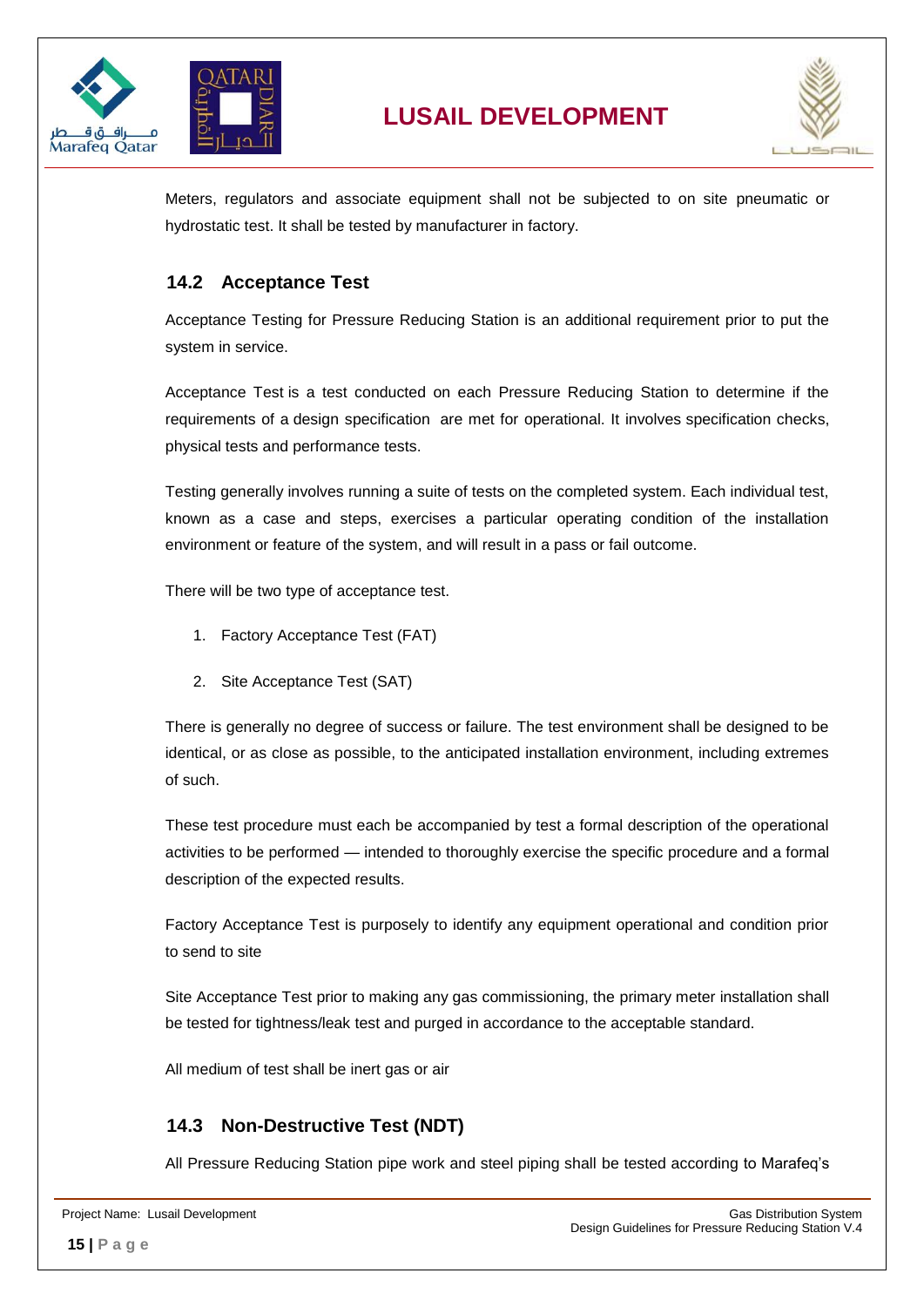



Design Guidelines for Mega Development and Sub Development Section 22 on document no: LUS-CPALL-MAQ-SPE-UT-0005 Rev01.

The evaluation report made by NDT Company (approved by Marafeq or Authority) shall be submitted to Marafeq for review.

Pressure test shall not be performed until NDT Company and Marafeq or Third Party Inspection Company confirms that all films and testing results are satisfactory.

Marafeq will reserve the right to not to connect Pressure Reducing Station service to service line if the result is not satisfactory. Upstream high inlet pressure portion of Pressure Reducing Station welded joint shall be tested using nondestructive and pneumatic method.

## <span id="page-15-0"></span>**14.4 Pressure and Leak Test**

Pressure and leak test shall be according to Marafeq's Design Guidelines for Mega Development and Sub Development Section 19 Testing and Commissioning of Piping on document no: LUS-CPALL-MAQ-SPE-UT-0005 Rev01.

Marafeq will reserve the right not to connect Pressure Reducing Station to service if the testing result is not satisfactory.

## <span id="page-15-1"></span>**14.5 Pressure and Leak Test**

After the completion of Pressure Reducing Station pipe spools fabrication and station assembly, they shall be subjected to pressure test (hydrostatic or pneumatic).

The Pressure Test will be witnessed by representative from Marafeq together with customer or Marafeq representative. The Contractor is required to liaise with Authority on the arrangement and should advise the parties involve accordingly.

In accordance with the requirement of IGE or BS standard requirement, customer/contractor is requested to conduct pressure test not less than 1.5 times maximum operating pressure for not less than two hours.

Marafeq will reserve the right not to connect Pressure Reducing Station to service if the testing result is not satisfactory.

## <span id="page-15-2"></span>**14.6 Pressure Reducing Station Foundation and box/cabinet Preparation**

Customer/contractor is requested to prepare and install station foundation and box cabinet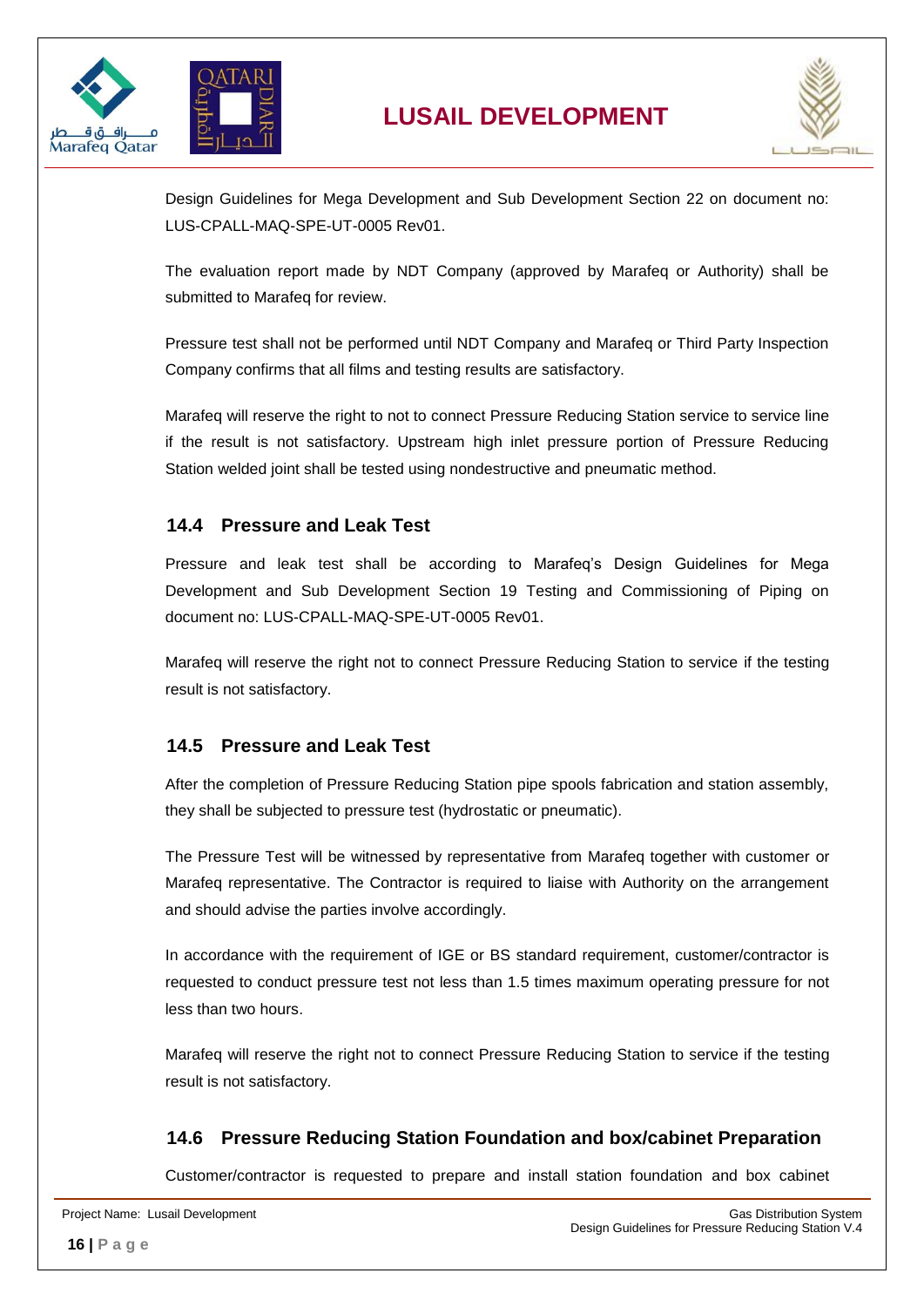



complies according to the standard listed in this document. The cabinet must have suitable earthing connection.

- Size- The cabinet must be sized for all required equipment to be easily accessible
- Ventilation-It must have at least 10% ventilation
- Material- As per WOQOD requirements
- Door-PRS Cabinet of width 60 cm or less shall be provided with single hinged door fitted with locking system whereas if the cabinet is wider than 60 cm shall be provided with double egress door and appropriate gas safety sign must be imprinted.
- Cabinet Base- The base must be concrete and be a minimum of 100mm larger on each dimension than the cabinet base and be at least 150 mm thick.
- MARAFEQ will visit the station site to check and make sure of the foundation/meter box or cabinet conditions, after they have been completed

## <span id="page-16-0"></span>**14.7 Commissioning and Start-up**

Prior to commissioning of the Pressure Reducing Station, Contractor is required to perform Site Acceptance Test (SAT) with the presence of Marafeq personnel. SAT is performed to confirm that the Pressure Reducing Station meets Marafeq specifications and fully satisfied for operation.

Marafeq personnel shall attend the SAT to check on the following items:

- Leakage from Piping
- Setting Pressure of Regulator, Slam Shut Valve and Relief Valve
- Regulators and Relief Valve Internal Leak Test
- Performance of Pressure Reducing Station
- Condition of Pressure Reducing Station Foundation/Box or Cabinet and Surroundings
- Other necessary items

Contractor shall inform MARAFEQ schedule of the SAT at least one week in advance and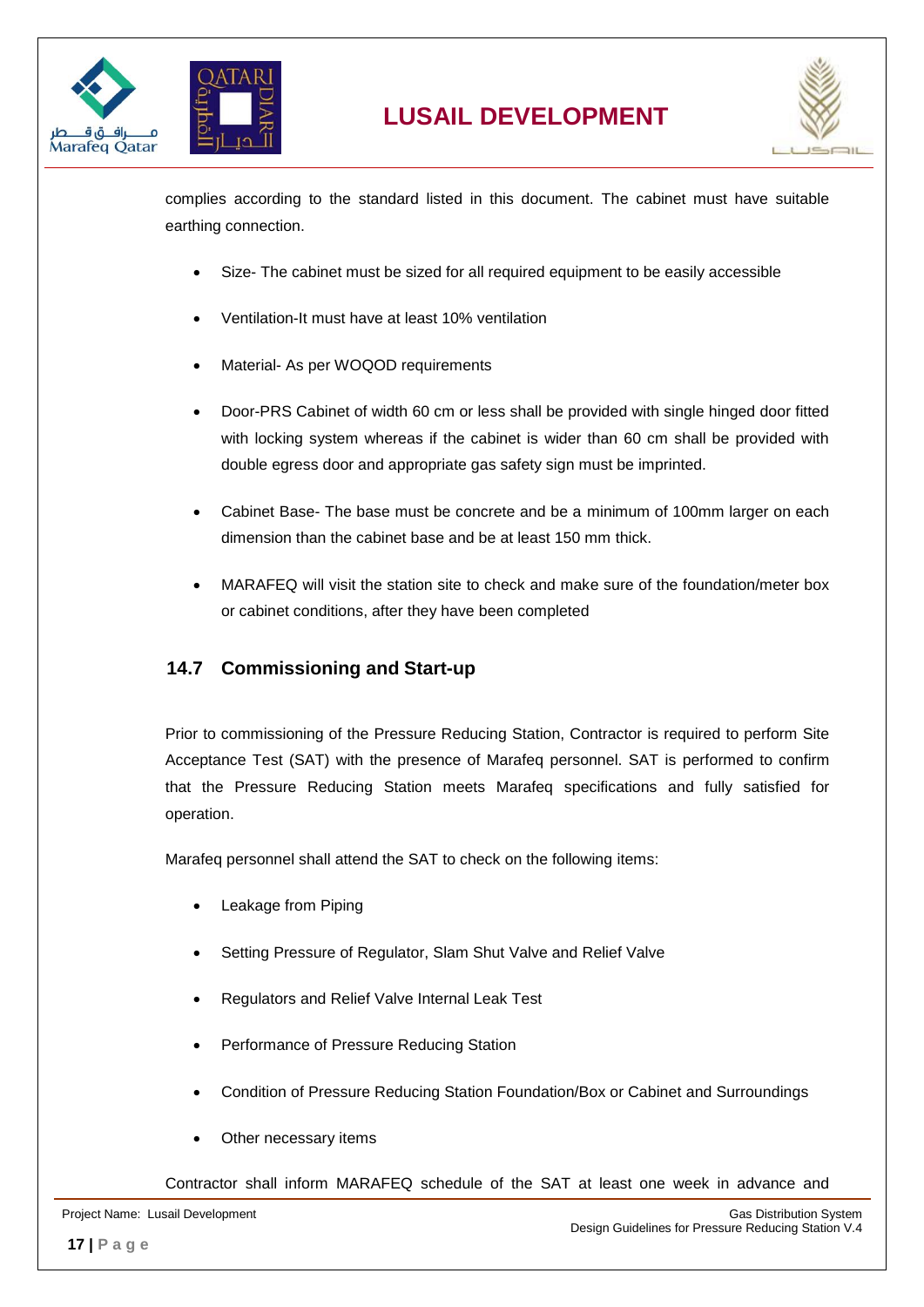



'Commissioning Meeting' shall be held before performing SAT to discuss the detail procedure to commission the Pressure Reducing station and Regulator setting procedure.

When the SAT is successful and the result are satisfactory and all necessary approvals\* from the relevant authorities having jurisdiction are obtained, MARAFEQ will give the permission for Gas-In to Customer.

Notes\*

MARAFEQ will commission the gas facilities with Synthetic Natural Gas only after customer/contractor obtaining No Objection Certificate (NOC) from Authority on internal piping installation.

## <span id="page-17-0"></span>**APPENDIX 1**

#### **Drawing**

- 1. Pressure Reducing Station Installation Details for Multi Storey Buildings LUS-CPALL-MAQ-DWG-UT-30300
- 2. Pressure Reducing Station Installation Details for Villas LUS-CPALL-MAQ-DWG-UT-30301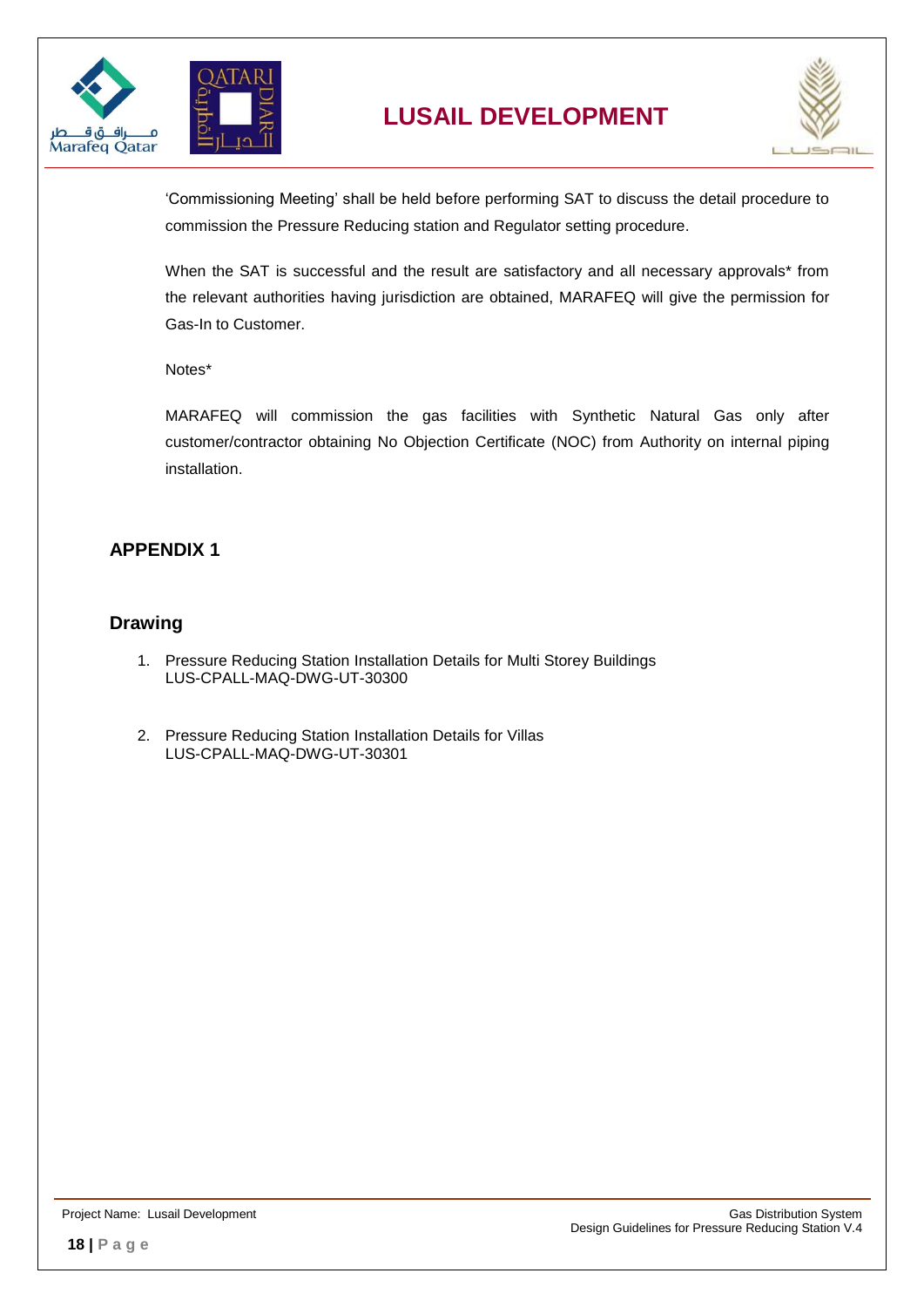

Z:\Projects\Lusail Development\Project Guidelines & Technical Requirements\Gas\Superseded\Pressure Reduction Station (PRS)\PRS Drawing\LUS-CPALL-MAQ-DWG-UT-30300.dwg, Layout1, 4/29/2012 12:48:05 PM